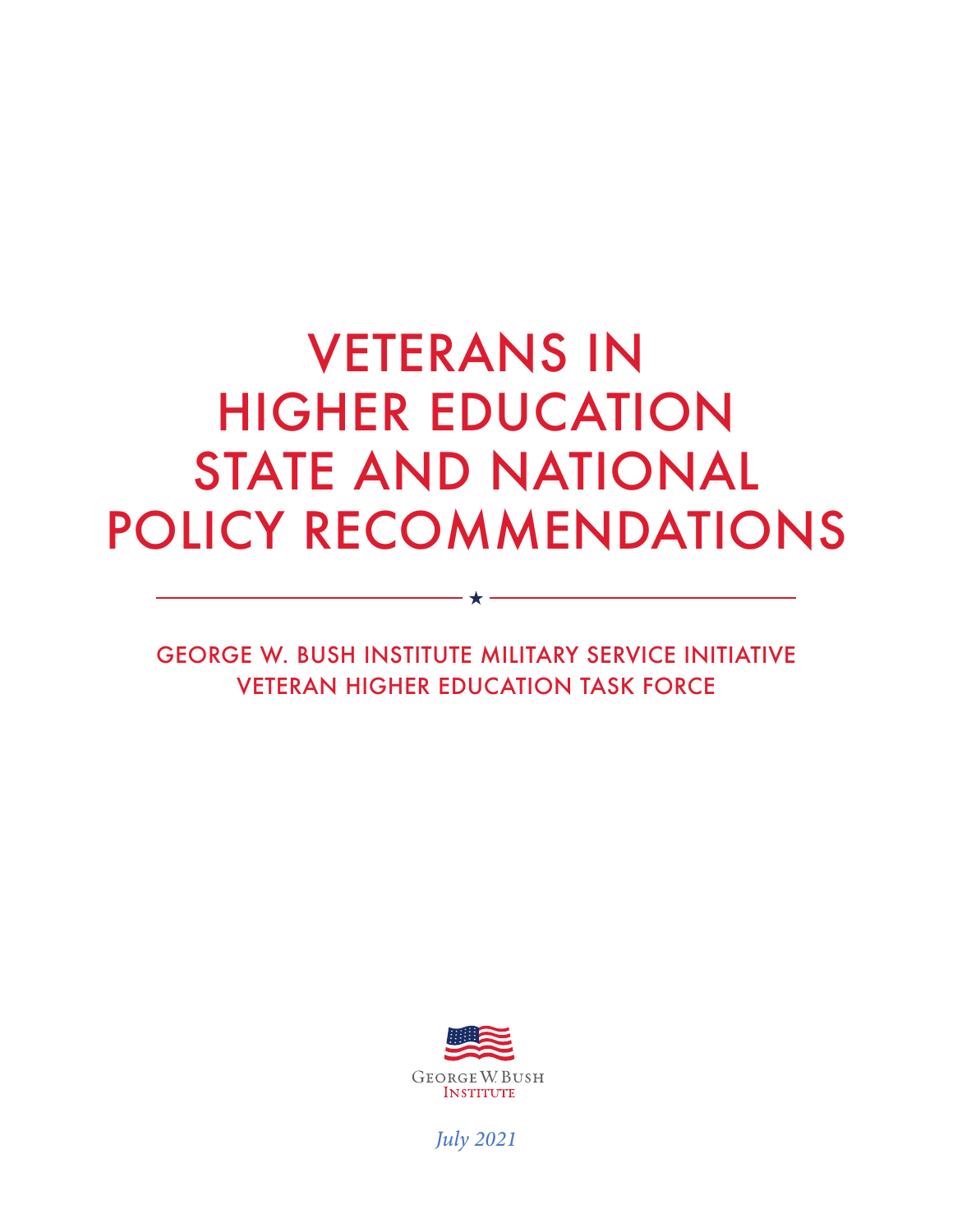#### *About the George W. Bush Institute*

Housed within the George W. Bush Presidential Center, the George W. Bush Institute is an action-oriented, nonpartisan policy organization with the mission of developing leaders, advancing policy, and taking action to solve today's most pressing challenges. Through three Impact Centers – Domestic Excellence, Global Leadership, and an Engagement Agenda – the Bush Institute delivers measurable results that save and improve lives. To learn more, visit [www.BushCenter.org.](http://www.BushCenter.org)

#### *About the Military Service Initiative*

The Bush Institute's Military Service Initiative helps post-9/11 veterans and their families make successful transitions to civilian life with a focus on optimizing health and well-being and leveraging meaningful education and employment opportunities.

The George W. Bush Institute–Veteran Higher Education Task Force combines the experience and expertise of veterans' organizations and institutions of higher learning at the highest levels, providing invaluable insight and analysis to help post-9/11 veterans make successful transitions to civilian life through leveraging meaningful education and employment opportunities. We are grateful to the task force members for their leadership, enthusiasm, and commitment to veterans and military students within higher education.

#### *Acknowledgements*

The authors thank George W. Bush Institute colleagues Mathew Amidon, Kinsey Clemmer, Margot Habiby, Holly Kuzmich, Ioanna Papas, and Jessica Wheeler for their advice, expertise, and review on this report.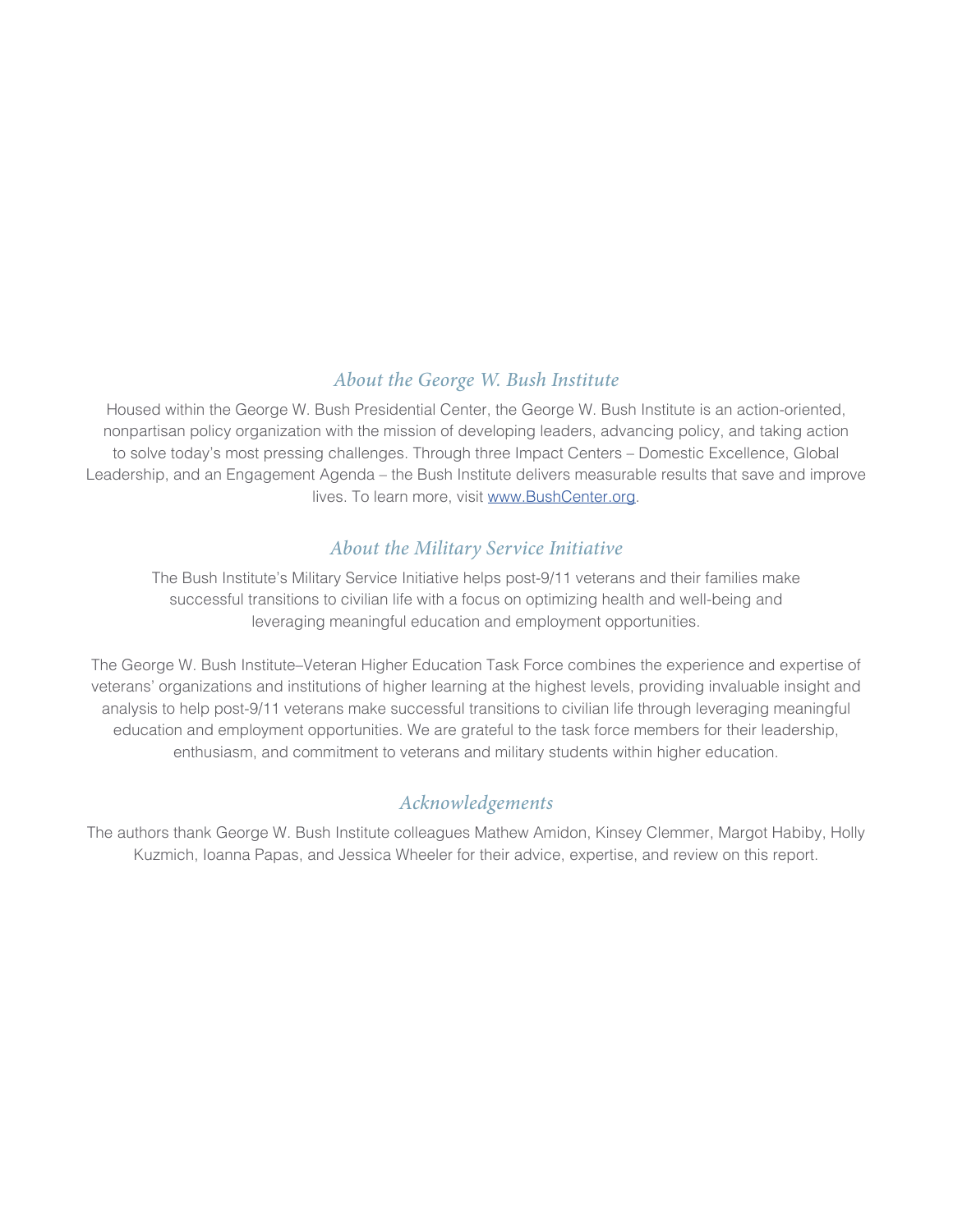# EXECUTIVE SUMMARY

Policy barriers at the national and state levels are preventing many student veterans from achieving their academic and professional potential. Layers of rigid rules determine when, where, and how post-9/11 GI Bill® recipients – most student veterans – can utilize their service-connected education benefits. Policymakers should work to knock down these barriers. The Veteran Higher Education Task Force developed five national and state policy recommendations that would enhance the lives of student veterans – from admissions through graduation and the transition back to the workforce.

#### *Recommendation 1: Ensure guidance on student veteran policy is current and accessible*

The Department of Veterans Affairs should regularly and effectively update the School Certifying Official (SCO) Handbook to best communicate changes in guidance to institutions and ensure that they are complying with federal rules and regulations. State Approving Agencies should ensure all transcripts, including from the Community College of the Air Force, align with current published transfer credit policies and are included in catalogs and bulletins for institutions of higher learning.

#### *Recommendation 2: Increase assessment and oversight to ensure quality programs*

The new metrics and risk-based oversight model developed by the National Association of State Approving Agencies, EdCounsel, and the National Advisory Board should be adopted immediately to ensure that outcomes are aligned with veteran success at all approved GI Bill institutions.

#### *Recommendation 3: Adopt a new approach to flexible learning models*

Accredited colleges and universities should maintain hybrid-learning models after the COVID-19 pandemic ends, and any existing laws and regulations that prevent student veterans from studying virtually should be changed.

#### *Recommendation 4: Enhance degree programs through a focus on credentialing, certification, and licensing*

Through joint federal and state policies, encourage meaningful credentials, such as certifications and licenses, that are stacked into degree programs or that are offered in stand-alone programs to assist with successful transition to higher education and employment. Local, regional, and state workforce development needs should be addressed by mapping career pathways and setting up industry-sector partnerships.

#### *Recommendation 5: Emphasize health and well-being*

Policymakers should promote greater access to programs and resources that encourage and provide critical support services for student veterans.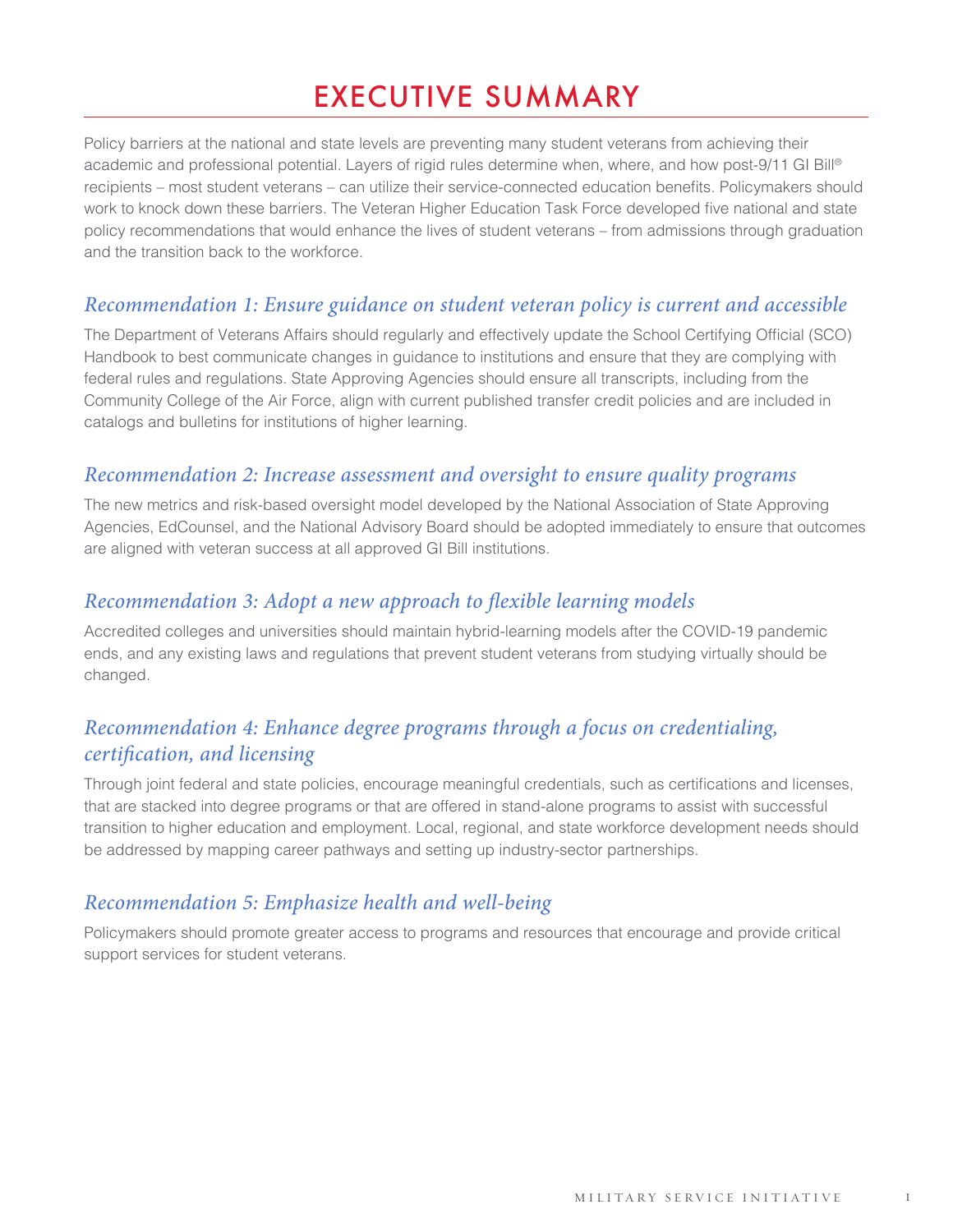# INTRODUCTION

Student veterans serve as public-service ambassadors as they transition into civilian life. They are a testament to the power of education to achieve greater well-being and prosperity. While they are one of the most resilient and high-performing populations on higher education campuses and learning platforms today, they also tend to be underrepresented. Unnecessary policy barriers at the state and national level leave this community of nontraditional, adult learners struggling to fulfill their high academic and professional potential.

Student veterans themselves are often unfamiliar with the pathways to higher education, not to mention how to go from degree obtainment to successful employment. Student veterans have typically lacked college counselors to guide them through the college application and benefits process. They are overwhelmingly first-generation college students, so they lack academic advisement to help steer them through the process of weighing which degree programs and follow-on jobs will be right for them. Google searches and word of mouth are helpful but unreliable guides for student veterans. The high numbers of veterans who are stunting their own academic and employment potential by enrolling in low-graduation-rate institutions of higher learning (IHLs) prove the point. There is an inexcusable disconnect between how student veterans are recruited into higher education, their career paths, and their successful entrance into civilian employment.

Post-9/11 GI Bill® recipients – most student veterans – are subject to layers of rigid but obscure legal and bureaucratic rules that determine when, where, and how they can utilize their service-connected education benefits.<sup>1</sup> Policymakers at both the national and the state levels have an opportunity to reevaluate current policies that erect institutional barriers for student veterans and instead create pathways to success. Doing so will benefit not only student veterans and the underrepresented communities to which many belong, but also strengthen and profit the Nation's colleges and universities as well as the U.S. workforce. At the same time, it will signal to both the higher education community and industry leaders that student veterans are social assets.

Accordingly, the Veteran Higher Education Task Force convened a collaborative body of leaders from various educational sectors to develop five key state and national policy recommendations. They are designed to guide policymakers as they act to enhance the lives of student veterans, from the admissions experience through successful graduation and transition back into the workforce. Special consideration was given to challenges related to the COVID-19 pandemic.

#### *Recommendation 1: Ensure guidance on student veteran policy is current and accessible*

The Department of Veterans Affairs and other agencies that set the rules pertaining to student veterans should regularly review and check the accuracy of the guidance they provide for institutional entities. Regular, accurate, and effective communication from the department is essential for School Certifying Officials (SCOs) to ensure that their institutions are complying with federal rules and regulations while also being good stewards of taxpayer money. SCOs inform institutions of higher learning about federal regulations and help the institutions abide by them. This in turn helps student veterans successfully use their GI Bill benefits to complete their educations.

The VA ought regularly to update and maintain its online SCO Handbook, an online tool that helps institutions process military transcripts and prior learning experiences and determine appropriate academic credit earned. The handbook also serves as a reference with lists of hyperlinks that point to actual Code of Federal Regulations (CFR) language, grouped by topic.

GI Bill® is a registered trademark of the U.S. Department of Veterans Affairs (VA). More information about education benefits offered by VA is available at the official U.S. government Web site at https://www.benefits.va.gov/gibill.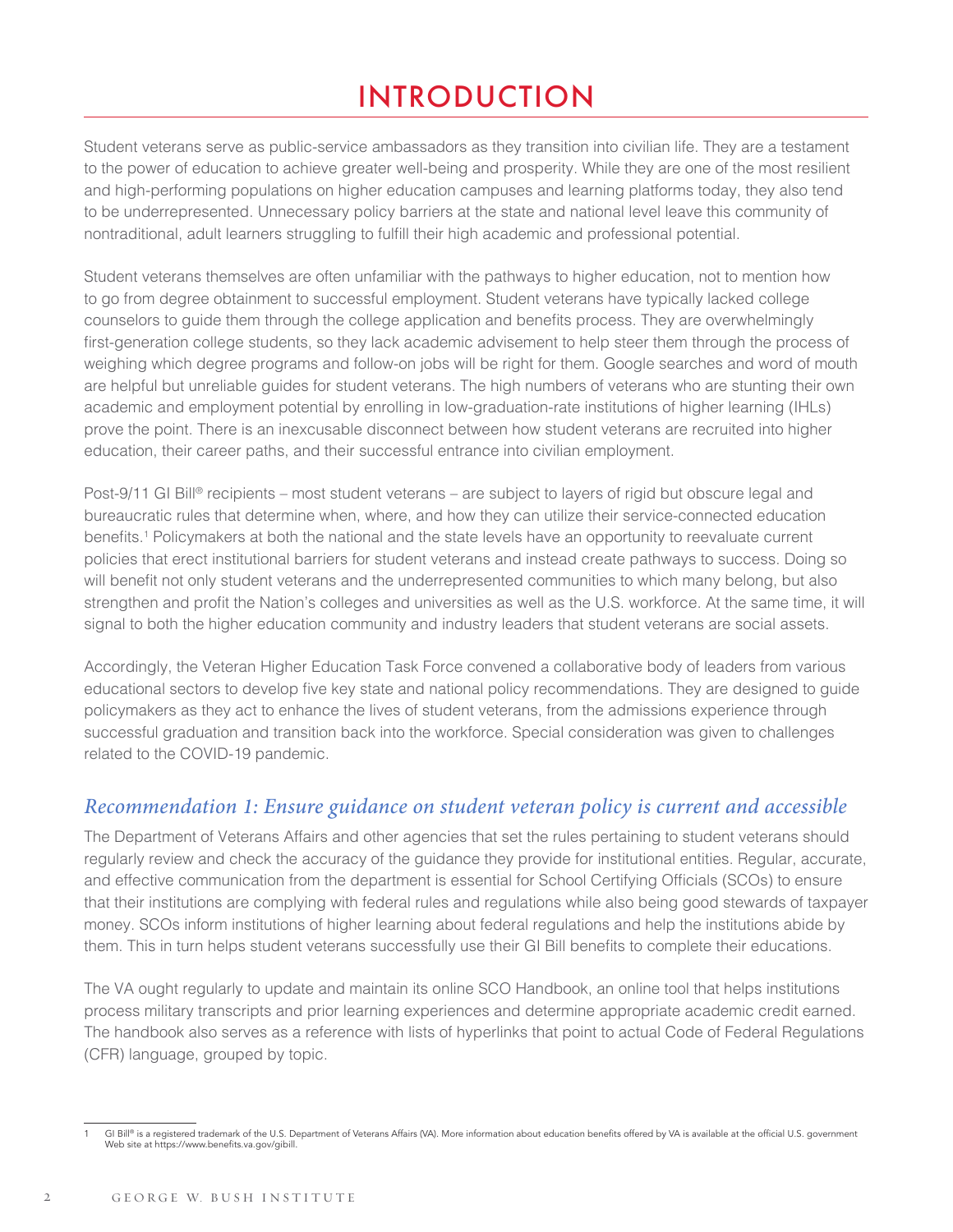The handbook is currently out of date. It is not updated regularly, many of its hyperlinks are broken, and SCOs are not notified when changes occur. So, this vital resource for administrators and student veterans at institutions of higher learning is barely fulfilling its purpose. This is easily remedied.

The VA must task relevant staff with repairing broken hyperlinks and verifying that those which do work point to valid internal and external resources. Furthermore, to strengthen communication between VA and institutions of higher learning, the VA should automatically send notifications to SCOs when it makes updates – including about the subject updated – to facilitate compliance by the institutions with the most current federal rules and regulations.

On a related note, it can be very difficult for student veterans and academic administrators to navigate VA's online offerings. There is already a push within the VA to update its online presence. Incorporating 21st century best web practices to do things like easily locate military transcripts online would significantly facilitate student veterans' ability to meet any enrollment paperwork requirements.

At the state level, State Approving Agencies (SAAs) should review any currently published transfer credit policies, confirm that military transcripts – such as the Joint Services Transcript or Community College of the Air Force transcripts – are included in the relevant catalogs and bulletins published by institutions of higher learning. SAAs should also ensure institutional compliance with Title 38 of the U.S. Code of Federal Regulations, which governs federal veterans' benefits.<sup>2</sup>

#### *Recommendation 2: Increase assessment and oversight to ensure quality programs*

Congress, VA, and federal agencies with jurisdiction over veterans' educational benefits should encourage institutions of higher learning to track measurable outcomes of student veterans' success, such as how many end up gainfully employed after graduation. These agencies have regulatory and oversight authority over how the benefits are paid, which gives them the ability to set these standards. The basic requirements to approve a veterans education program are currently outlined in U.S. Code Title 38, and the Johnny Isakson and David P. Roe, M.D. Veterans Health Care and Benefits Improvement Act of 2020 takes them further. But the task force is concerned that much still needs to be done on the issue of accreditation: Bad actors must be weeded out, and approved programs must also be able to demonstrate that they lead to meaningful employment. Therefore, the task force recommends expanding approval to include meaningful technical certifications and licenses.

To ensure that outcomes are aligned with veteran success at all approved GI Bill institutions – across all sectors and training – national and state policymakers should expedite implementation of the new metrics and risk-based oversight model now required by law. Developed by the National Association of State Approving Agencies and EdCounsel with input from the National Advisory Board, the model ensures that high-risk institutions will receive visits from SAAs on a routine basis. It also provides a yardstick by which programs can be properly evaluated and ensures that institutions will be provided the necessary guidance to improve program delivery and outcomes.<sup>3</sup>

#### *Recommendation 3: Adopt a new approach to flexible learning models*

The shift to online learning during the COVID-19 pandemic has posed a specific set of challenges to student veterans that go beyond those experienced by their nonveteran peers. The way some laws are structured makes it difficult for students to obtain their educational benefits unless they are studying in person. In addition, pandemic-related concerns are amplified for the veteran community as a whole because of the greater likelihood

U.S. Department of Veterans Affairs. (2021, March 5). School certifying official handbook (Online). [https://www.knowva.ebenefits.va.gov/system/templates/selfservice/va\\_ssnew/help/](https://www.knowva.ebenefits.va.gov/system/templates/selfservice/va_ssnew/help/customer/locale/en-US/portal/554400000001018/content/554400000149088/School-Certifying-Official-Handbook-On-line) [customer/locale/en-US/portal/554400000001018/content/554400000149088/School-Certifying-Official-Handbook-On-line](https://www.knowva.ebenefits.va.gov/system/templates/selfservice/va_ssnew/help/customer/locale/en-US/portal/554400000001018/content/554400000149088/School-Certifying-Official-Handbook-On-line)

Arnold, N., Woodall, M.J., Wescott, J., Morales, J., Fretwell, J., Stein, B., & Little, B. (2020). Brief: A new model for GI Bill quality assurance: An overview of the risk-based review system. National Governors Association, EdCounsel. [https://www.nga.org/wp-content/uploads/2020/11/3\\_NASAA\\_Brief\\_with\\_appendices\\_Final.pdf](https://www.nga.org/wp-content/uploads/2020/11/3_NASAA_Brief_with_appendices_Final.pdf)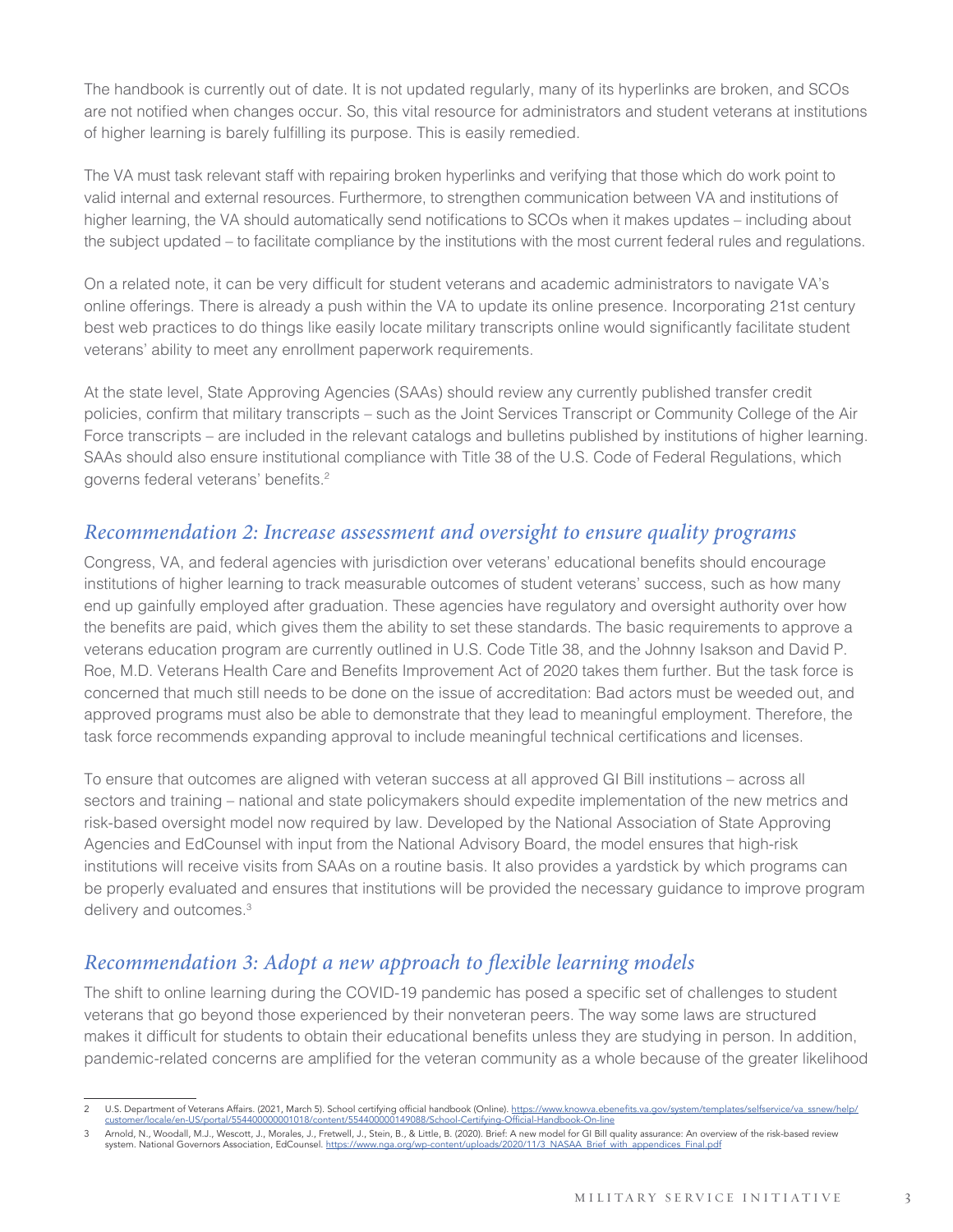of family and caregiver responsibilities and increased incidences of preexisting health conditions.

College and university presidents emphasized flexibility and preparedness for change as a primary takeaway at the close of the fall 2020 academic semester, as the pandemic raged on. They prioritized "maintaining flexibility in pacing the semester [and] shortening the number of weeks of the fall term."4 Policymakers should enable and encourage this flexibility, and institutions of higher learning should plan to continue offering flexible coursework with paths toward degree completion for student veterans throughout and beyond the pandemic.<sup>5</sup> So far, colleges and universities have found success with virtual and hybrid coursework when they have implemented various approaches emphasizing "the importance of increased communications and interactive instructional activities, the use of prerecorded lectures and breakout rooms to stimulate discussion, and flexibility regarding when and how many students meet in person."<sup>6</sup>

Policymakers should encourage accredited colleges and universities, particularly those with high graduation rates, to maintain a hybrid learning model after the pandemic by raising awareness of its value and providing additional resources. Student veterans can require accommodation as they are typically nontraditional students, more mature, and have families and jobs. Studies have found that there may be additional barriers to learning during the pandemic for first-generation college students, many of whom are veterans.<sup>7</sup> When compared with traditional students, they also have higher incidences of disability, both physical and mental.<sup>8</sup> All of this means that student veterans have a greater need for flexible coursework than their traditional student peers and are more likely to benefit from high quality, equitable, and accessible coursework.

Colleges and universities should also be aware of the complexity veterans face when it comes to using their GI Bill housing allowance. GI Bill housing benefits are predicated on location as well as on in-person (versus online) attendance, so the schools' necessary embrace of online instruction during the COVID-19 pandemic triggered a loss of housing benefits, among other difficulties, for student veterans. Thankfully, Congress responded quickly to this situation. If the move toward innovative and flexible course offerings lasts, however, it will require a comprehensive review of how the GI Bill housing allowance is determined.

#### *Recommendation 4. Enhance degree programs through a focus on credentialing, certification, and licensing*

Veterans' successful transition from the military into the world of civilian employment is the joint product of numerous federal and state programs. Federal and state policies must continue to evolve to ensure that these initiatives, and any newly developed programs, emphasize veteran employment and that they are aligned with each other to best serve veterans.

Higher education and workforce training programs must continuously adapt to employers' needs if they are to remain relevant. An integral part of this process is for these programs to determine employers' most sought-after credentials and then either to include that skill development in existing educational programs or to develop new programs to accommodate them. Federal and state policies must therefore encourage meaningful credentials, such as certifications and licenses, that are stacked into degree programs or that are offered in stand-alone programs. This is of paramount importance, since the historic purpose of the GI Bill is to help veterans receive

- 5 Elias, J., Troop, D., & Wescott, D. (2020, October 1). Here's our list of colleges' reopening models. The Chronicle of Higher Education. [https://www.chronicle.com/article/](https://www.chronicle.com/article/Here-s-a-List-of-Colleges-/248626)
- [Here-s-a-List-of-Colleges-/248626](https://www.chronicle.com/article/Here-s-a-List-of-Colleges-/248626) 6 Ibid.

<sup>4</sup> Turk, J., Soler, M.C., Chessman, H., & Gonzalez, A. (2020, December 10). College and university presidents respond to Covid-19: 2020 fall term survey, part II. American Council on Education (ACE).<https://www.acenet.edu/Research-Insights/Pages/Senior-Leaders/College-and-University-Presidents-Respond-to-COVID-19-2020-Fall-Term-Part-Two.aspx>

Gillis, A., & Krull, L. M. (2020). COVID-19 remote learning transition in spring 2020: Class structures, student perceptions, and inequality in college courses. Teaching Sociology, 48(4), 283-299. <https://doi.org/10.1177/0092055X20954263>

Ochinko, W., & Payea, K, (2020). Impact of disability on first-time student veterans' persistence and attainment (Issue Brief No. 14). Veterans Education Success. [https://vetsedsuccess.](https://vetsedsuccess.org/impact-of-disability-on-first-time-student-veterans-persistence-and-attainment/) [org/impact-of-disability-on-first-time-student-veterans-persistence-and-attainment/](https://vetsedsuccess.org/impact-of-disability-on-first-time-student-veterans-persistence-and-attainment/)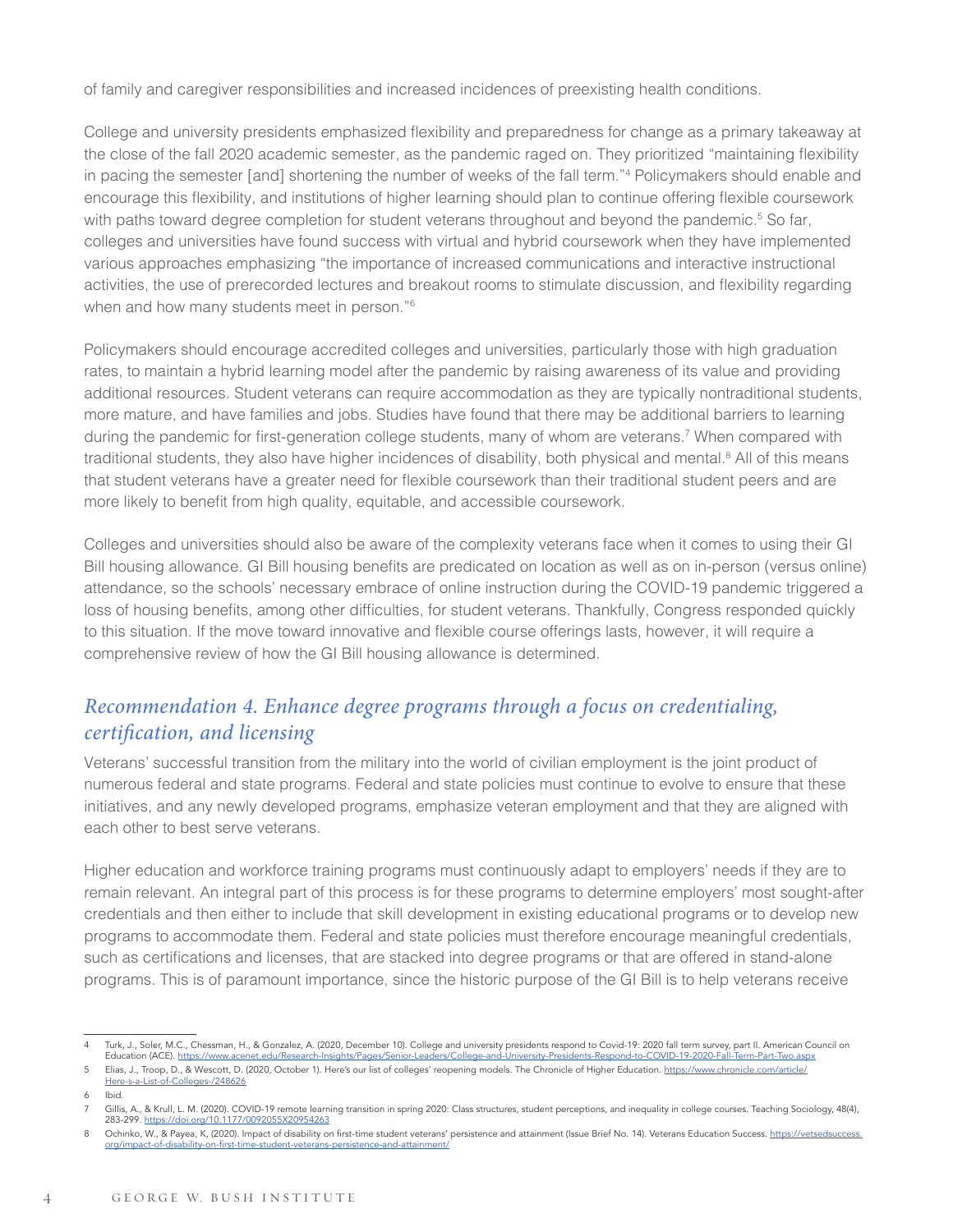training and education that results in meaningful employment.

National and state policy leaders should encourage SAAs to approve credentialing programs that can lead to successful employment. Other programs, such as those authorized under the Workforce Innovation and Opportunity Act of 2014, must also sharpen their focus on providing veterans with credentials of value to the workforce.

The Higher Education Act of 1965, the National Apprenticeship Act of 1937, and the Workforce Innovation and Opportunity Act should be reauthorized, and policies and programs that facilitate progressive education and training by military members and veterans should be promoted. Local, regional, and state workforce development needs can be addressed by mapping out career pathways, setting up industry-sector partnerships, and through other, similar methods. Language about tailoring pathways for student veterans should be included when these acts are reauthorized.

State and local workforce agencies and boards, specifically, should actively continue to seek input from veterans' educational organizations and other stakeholders. Veterans' education and training interests should be represented directly on state and local workforce development boards. State workforce development visions and plans, including those developed pursuant to the Workforce Innovation and Opportunity Act and the Perkins Career and Technical Education Act of 2018, should address directly how the state will prioritize veterans in its workforce development initiatives. State – and federal – workforce development laws and policies should also include veteran spouses as part of the special population prioritized for training and employment services.

However, even the most ideally shaped program bolstering veteran employment will fail without adequate funding. Federal and state policymakers must provide sufficient financial resources for the panoply of existing high-quality programs that aid veterans in their transition to civilian employment. Congress should see fit, therefore, to fund such programs along with the GI Bill and other programs administered by the VA. Job losses resulting from the pandemic have only furthered the need for this funding. Thus, any recovery and economic stimulus legislation enacted in response to the pandemic ought to include allocations to train and help veterans in their employment needs.

In addition to direct workforce training, these increased resources could help support specialized wraparound services such as veteran resource centers, tutoring for student veterans, and mentoring by faculty members and administrators who are themselves veterans. Veteran centers located at institutions of higher learning, for example, are currently funded by the Centers of Excellence for Veteran Student Success. This program could become a pilot and grow substantially through increased funding.

#### *Recommendation 5. Emphasize health and well-being*

National and state policy leaders need to focus their attention on the health and well-being of student veterans, particularly given the COVID-19 pandemic's outsized impact on this population when compared with nonveteran student peers. Many student veterans care for family members or deal with their own preexisting health conditions, which can heighten feelings of anxiety and hopelessness triggered by the pandemic and the challenges posed by online versus in-person learning. The pandemic also limited student interactions with peers and instructors.<sup>9</sup>

Gillis, A., & Krull, L. M. (2020). COVID-19 remote learning transition in spring 2020: Class structures, student perceptions, and inequality in college courses. Teaching Sociology, 48(4), 283-299. <https://doi.org/10.1177/0092055X20954263>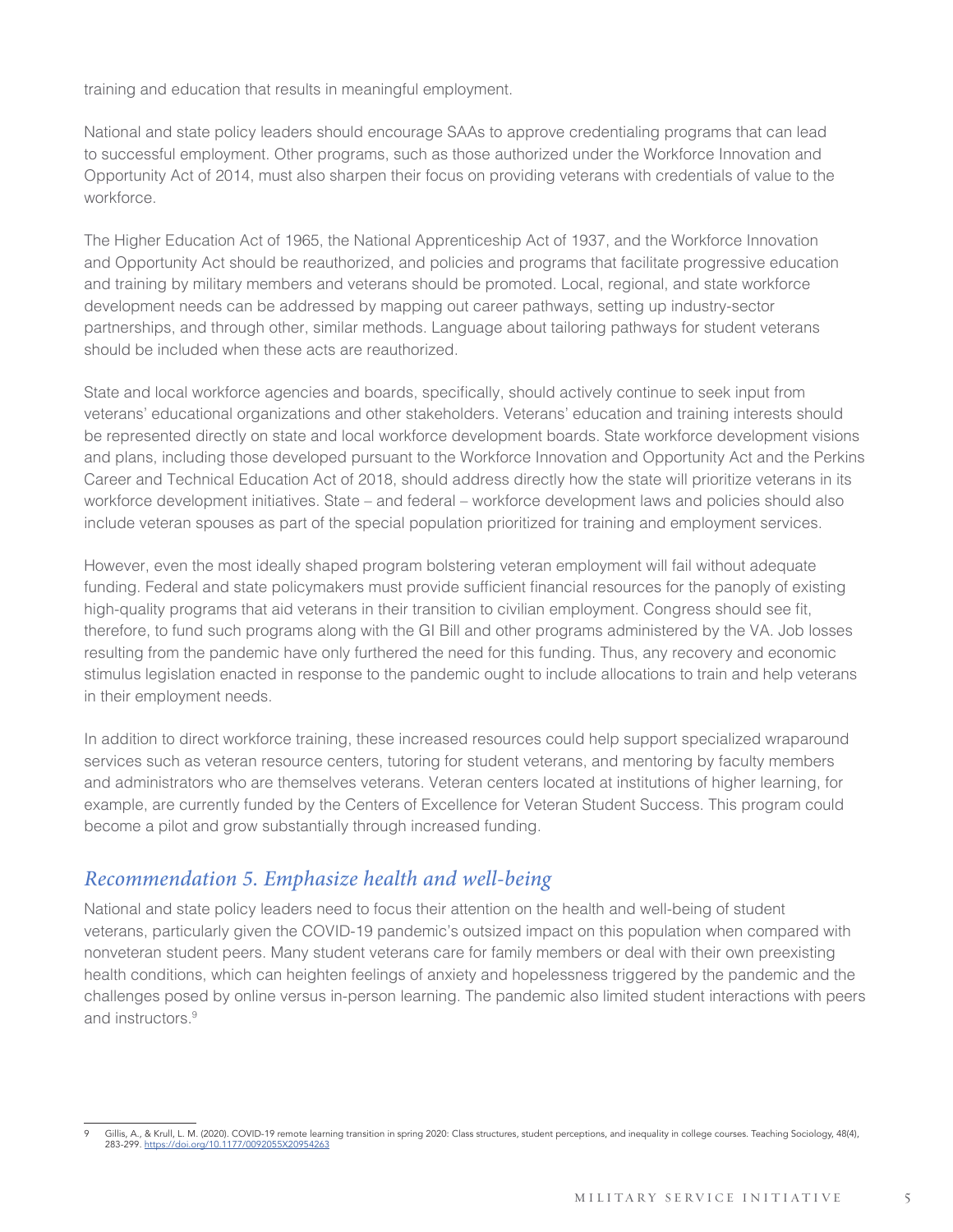Policymakers at every level should help to promote greater access to programs and resources encouraging – and outlets providing – a safe, healthy lifestyle. They can do this by urging state health departments, veteran service organizations providing high quality care, and institutions of higher learning to reach out to student veterans with information and activities. Most importantly, they can help student veterans forge human connections by targeting communications toward nontraditional students and their families.

## **CONCLUSION**

In formulating these policy recommendations for national and state policymakers, the task force has been keenly aware of the need to emphasize two seemingly contradictory truths: First, student veterans represent one of the most resilient, high performing populations of students on higher education campuses and learning platforms today. Second, student veterans represent a uniquely at-risk category of higher education students due to both longstanding institutional issues and COVID-19 pandemic-related challenges. Layered on top of these is their identity as nontraditional students, most often from underrepresented communities.

We are forwarding these recommendations and ask that they be considered as part of the ongoing improvements required to best support this Nation's military-affiliated and veteran student population. Understanding the benefits and resources currently available – and, more importantly, how best to implement them – is critical to the continued well-being and success of the veteran community at large, especially student veterans.

All veterans, but especially student veterans, are social assets. They are the unacknowledged permanent representatives of public and military service. How the Nation treats them and talks about them directly influences how many young people are willing to engage in public service. These efforts, therefore, are not just about the 5.2 million post-9/11 veterans that have returned to our communities. They represent our own investment in the long-term success and future leadership of our country.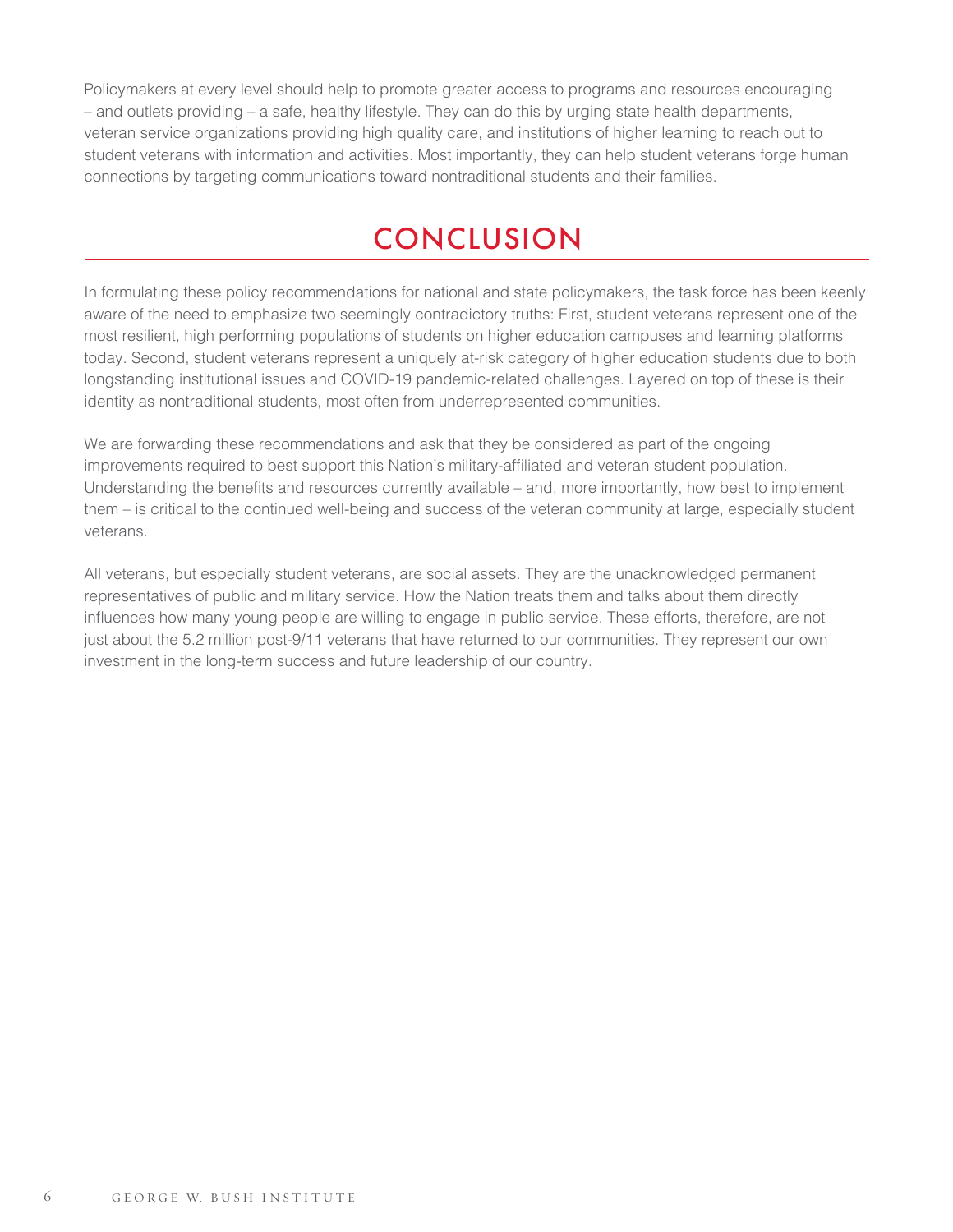The George W. Bush Institute would like to express its gratitude to the members of the Veteran Higher Education Task Force listed on the following pages. Their combined experience and expertise provided invaluable insight and analysis in preparing these recommendations. Their leadership, enthusiasm, and commitment to veterans and military students within higher education have been crucial to our efforts.

# TASK FORCE LEADERSHIP

**Tanya Ang**, Military-connected student advisor **Barrett Y. Bogue, Evocati, President and Founder Ryan Pavel**, Warrior-Scholar Project, Chief Executive Officer

# TASK FORCE MEMBERS

**Lisa Adams**, University of Texas at Dallas Military and Veteran Center, Director **Lauren Augustine**, Student Veterans of America, Vice President of Government Affairs **Matt Beer**, Washington State University Military and Veteran Affairs, Manager **Rebecca Burgess**, Foundation for Defense of Democracies, 2021 National Security Fellow **Adam Cyr**, DoD/Military Civilian Transition Office, Senior Engagement Specialist **Jan DelSignore**, National Association of Veterans' Program Administrators, President; Keiser University, Associate Vice Chancellor of Military Affairs **Misty Fox**, Institute of Veteran & Military Families, Director of Entrepreneurship & Small Business **Stephanie Giesecke**, National Association of Independent Colleges & Universities, Vice President for Government Relations and Policy Development **Jennifer Goetz**, Washington University in St. Louis, Office of Veteran and Military Services **James Hermes**, American Association of Community Colleges, Associate Vice President of Government **Relations Catharine Bond Hill**, Ithika S&R, Managing Director **Regan Jones**, University of Notre Dame, Director of Military and Veteran Affairs **Boris Kun**, DoD Voluntary Education Programs, Director of Credentialing and SkillBridge Programs **Wendy Lang**, Operation College Promise, Executive Director and Founder **Lisa Lutz**, Solutions for Information Design, LLC, President and Chief Executive Officer

**Andy McCarty**, Northeastern University, Director of Dolce Center for the Advancement of Veterans and Servicemembers; Council on Military Transition to Education, President

**Joe Wescott**, The American Legion, National Higher Education Consultant; National Association of State Approving Agencies, National Legislative Liaison

**Mike Miller**, DoD Defense Personnel and Family Support Center, Director of Private and Public Engagement

**Beth Morgan**, Columbia Center for Veteran Transition and Integration, Director of Higher Education Transitions and Partnerships

**Felice Nudelman**, American Association of State Colleges and Universities, Executive Director of American Democracy Project

**Emily Paulsen**, College Board, Executive Director of CLEP

**Lauren Runco**, Solutions for Information Design, LLC, Director of Strategy

**Christine Schwartz**, Service to School, Chief Executive Officer

**Mitch Seal**, Office of Under Secretary of Defense, Senior Advisor

**Bruce Shahbaz**, Special Advisor to Higher Education **Esmeralda Silva**, Council of College & Military Educators, President; Trident University International, Vice President of Strategic Initiatives & Government Relations/Compliance

**Amy Cole Smith**, Association of Public and Land-Grant Universities, Associate Director of Access and **Success** 

**Colonel Gerald Smith**, Texas A&M University Systems, Director of Office of Veteran Services **Michele Spires**, American Council on Education, Director of Military Programs

**Nicole Taylor**, Posse Foundation, Associate Vice President

**Lindsey Tepe**, Association of Public and Land-Grant Universities, Director of Governmental Affairs **Janine Wert**, University of Massachusetts Lowell, Director of Veterans Services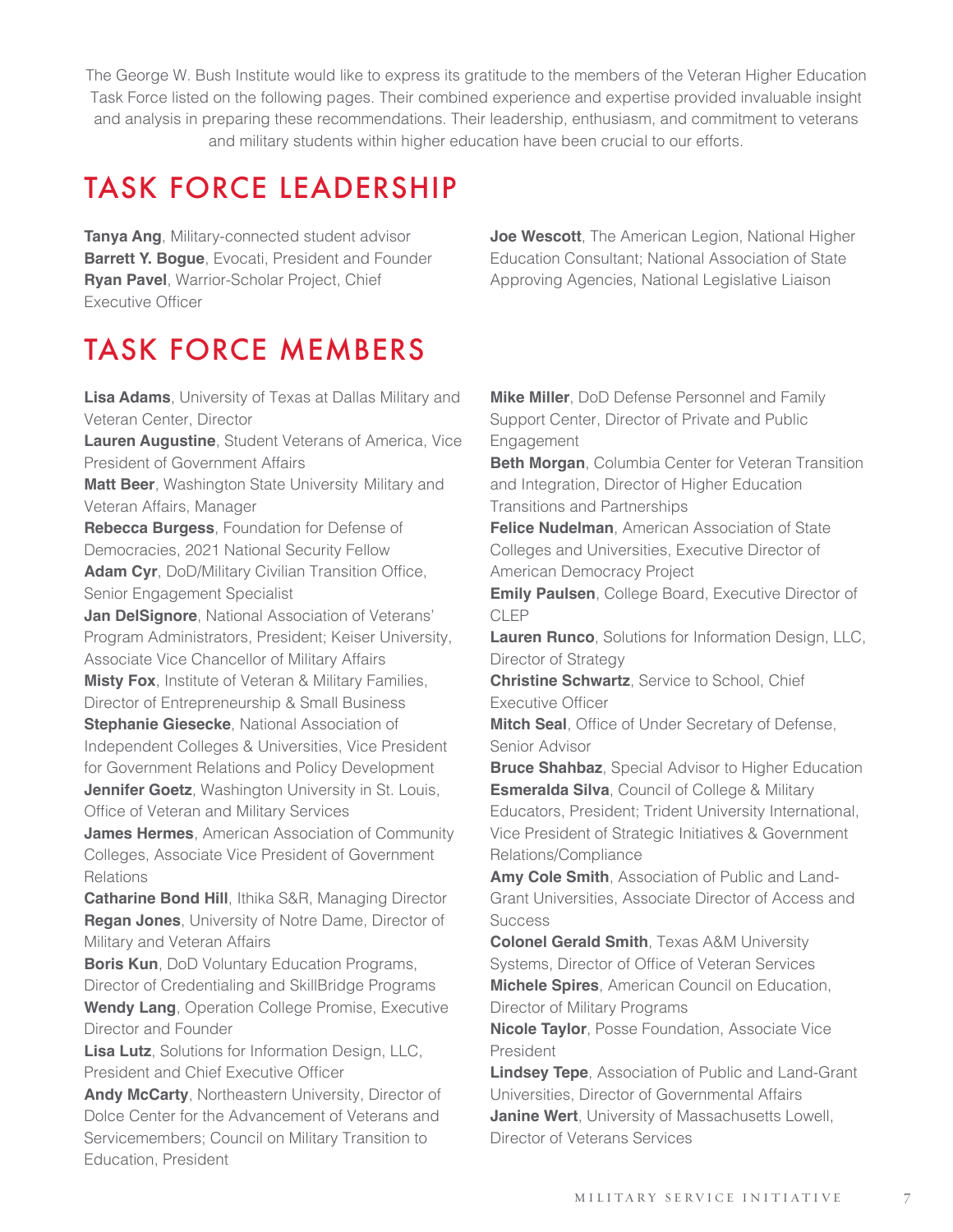### GEORGE W. BUSH INSTITUTE – MILITARY SERVICE INITIATIVE TEAM

**Amy Bernard**, Senior Program Manager, Veteran Economic Opportunity

**Woody Go**, Southern Methodist University Niemi Fellow